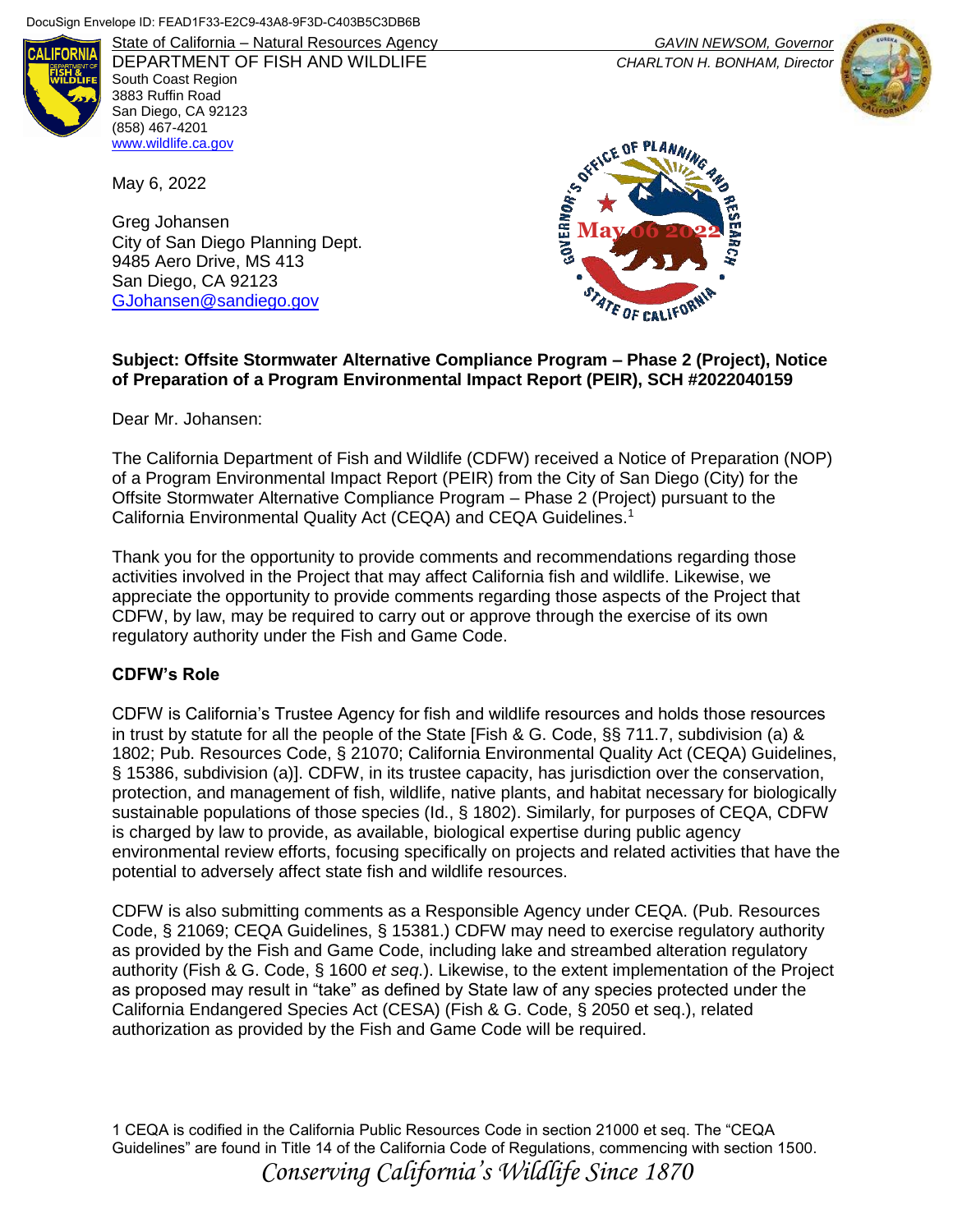Greg Johansen City of San Diego May 6, 2022 Page 2 of 4

CDFW also administers the Natural Community Conservation Planning (NCCP) program (Fish and Game Code 2800 *et seq*.). The City of San Diego (City) participates in the NCCP program by implementing its approved Multiple Species Conservation Program (MSCP) Subarea Plan (SAP) and Implementing Agreement (IA). The PEIR for the proposed Project must ensure that all requirements and conditions of the SAP and IA are met. The PEIR should also address any biological issues that are not addressed in the SAP and IA, such as specific impacts to and mitigation requirements for sensitive species that are not covered by the SAP and IA.

## **PROJECT DESCRIPTION SUMMARY**

**Proponent:** City of San Diego (City)

**Project Background:** In compliance with the San Diego Regional Municipal Separate Storm Sewer System (MS4) permit, the City is responsible for developing and enforcing stormwater regulations that prohibit pollutants and other illegal discharges from entering the storm drainage system (City of San Diego, 2022). All projects within the City are subject to the MS4 permit performance standards including (1) source control and site design practices; (2) stormwater pollutant control best management practices (BMPs); and (3) hydromodification management BMPs.

On February 16, 2016, the City implemented an Offsite Stormwater Alternative Compliance Program (Program). Under the Program, Priority Development Project (PDP) applicants may implement offsite water quality or hydromodification improvement projects, collectively "Alternate Compliance Projects" (ACPs), in lieu of onsite BMPs, to satisfy the requirements. ACPs can also be Natural System Management Practices (NSMPs), such as stream rehabilitation, land restoration, or preservation projects which prioritize predevelopment watershed functions. The City's Program is being implemented in two phases; Phase I has been implemented as stated above. Phase II, referred to as the "Project" below, is currently in the planning stage and scheduled for implementation in 2023 (City of San Diego, 2022).

**Project Objective:** The Project proposes a subsequent phase allowing PDP applicants and/or independent entities more flexibility to implement, fund, or partially fund an offsite ACP. Participation in the Project would be contingent on the City establishing an in-lieu fee system and/or water quality credit system to ensure there is sufficient funding for ACP design and maintenance. The Project, as implemented, also aims to contribute to a greater overall water quality benefit to the City's watershed when compared to implementing onsite BMPs on a project-by-project basis.

**Project Location:** The Project area encompasses the entire City, limited to projects occurring within the City's corporate boundaries. The watershed management areas in City jurisdiction include San Dieguito, Los Peñasquitos, Mission Bay, San Diego River, San Diego Bay, and Tijuana River.

CDFW offers the following comment to assist the City in adequately identifying, avoiding, and/or mitigating the Project's significant, or potentially significant, direct, and indirect impacts on fish and wildlife (biological) resources and maintaining consistency with the SAP.

1) Multi-Habitat Planning Area. Per the NOP, page 8, encroachment into the City's Multi-Habitat Planning Area (MHPA) and Cornerstone Lands could occur during implementation of the Project. CDFW recommends that the City consult with the Wildlife Agencies (jointly,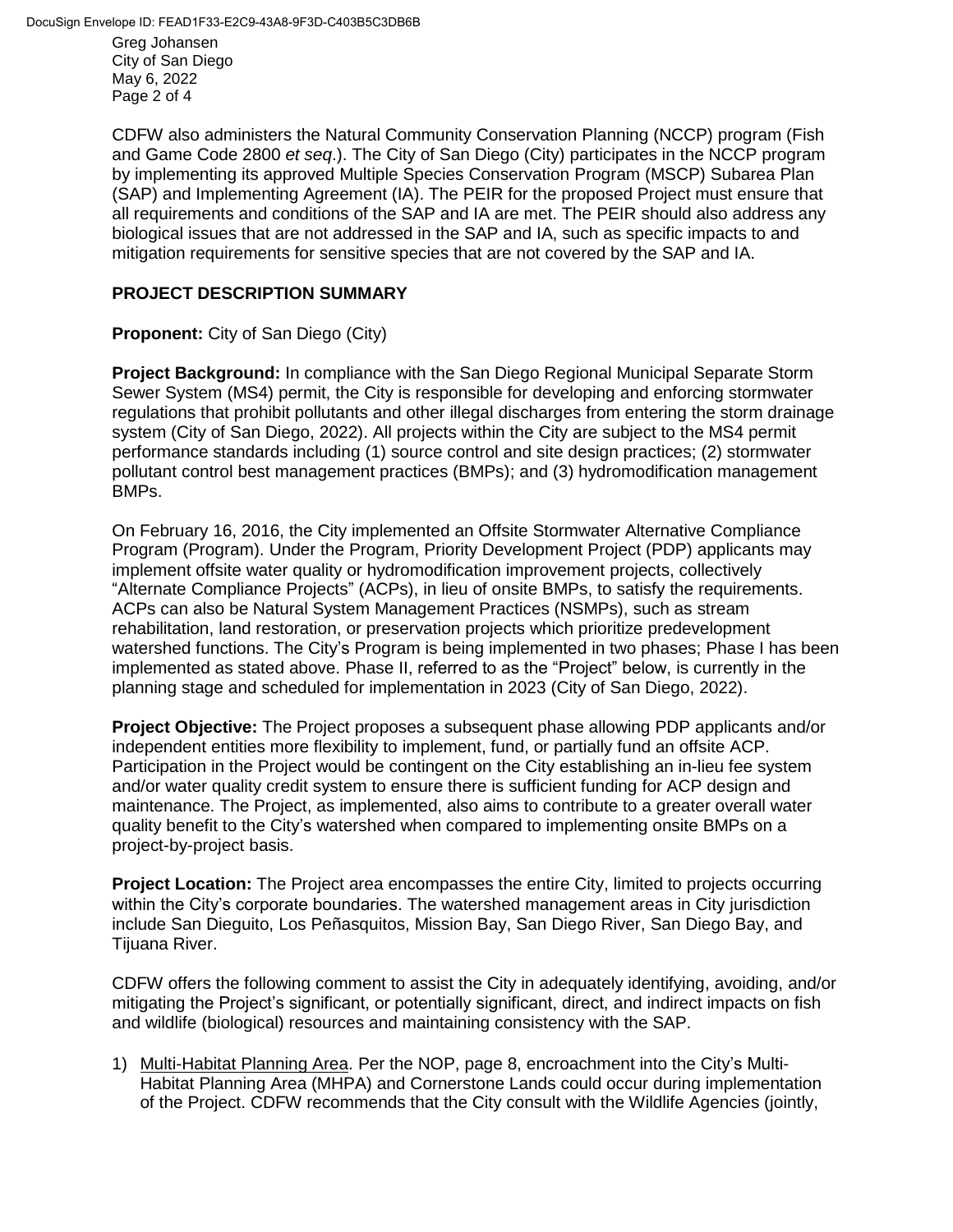Greg Johansen City of San Diego May 6, 2022 Page 3 of 4

> CDFW and the United States Fish and Wildlife Service (USFWS)) early in the CEQA process to discuss the Project's potential for encroachment and associated direct and indirect impacts on resources in the preserve lands and wildlife corridors.

#### **Environmental Data**

CEQA requires that information developed in environmental impact reports and negative declarations be incorporated into a data base which may be used to make subsequent or supplemental environmental determinations. (Pub. Resources Code, § 21003, subd. (e).) Accordingly, please report any special status species and natural communities detected during Project surveys to the California Natural Diversity Database (CNDDB). The [CNDDB Field](https://wildlife.ca.gov/Data/CNDDB/Submitting-Data)  [Survey Forms](https://wildlife.ca.gov/Data/CNDDB/Submitting-Data) can be mailed electronically to CNDDB at the following email address: [CNDDB@wildlife.ca.gov.](mailto:CNDDB@wildlife.ca.gov) The types of information reported to CNDDB can be found at the following link: [CNDDB Plants and Animals Information.](https://wildlife.ca.gov/Data/CNDDB/Plants-and-Animals)

# **FILING FEES**

The Project, as proposed, would have an impact on fish and/or wildlife, and assessment of filing fees is necessary. Fees are payable upon filing of the Notice of Determination by the Lead Agency and serve to help defray the cost of environmental review by CDFW. Payment of the fee is required for the underlying project approval to be operative, vested, and final. (Cal. Code Regs, tit. 14, § 753.5; Fish & G. Code, § 711.4; Pub. Resources Code, § 21089.).

# **CONCLUSION**

CDFW appreciates the opportunity to comment on the NOP to assist the City in identifying and mitigating Project impacts on biological resources and ensuring Project consistency with the requirements of the City's MSCP SAP.

Questions regarding this letter or further coordination should be directed to Alison Kalinowski, Environmental Scientist, by email at Alison. Kalinowski@wildlife.ca.gov.

Sincerely,<br>
Pocusigned by:

*Varid Mayer* 

 $-$  D700B4520375406 David Mayer Environmental Program Manager South Coast Region

ec: CDFW

David Mayer, San Diego – [David.Mayer@wildlife.ca.gov](mailto:David.Mayer@wildlife.ca.gov) Karen Drewe, San Diego – [Karen.Drewe@wildlife.ca.gov](mailto:Karen.Drewe@wildlife.ca.gov) Alison Kalinowski, San Diego – [Alison.Kalinowski@wildlife.ca.gov](mailto:Alison.Kalinowski@wildlife.ca.gov) Jessie Lane, San Diego – [Jessie.Lane@wildlife.ca.gov](mailto:Jessie.Lane@wildlife.ca.gov) Cindy Hailey, San Diego – [Cindy.Hailey@wildlife.ca.gov](mailto:Cindy.Hailey@wildlife.ca.gov) State Clearinghouse, Office of Planning and Research – [State.Clearinghouse@opr.ca.gov](mailto:State.Clearinghouse@opr.ca.gov) USFWS

Jonathan Snyder – Jonathan D Snyder@fws.gov